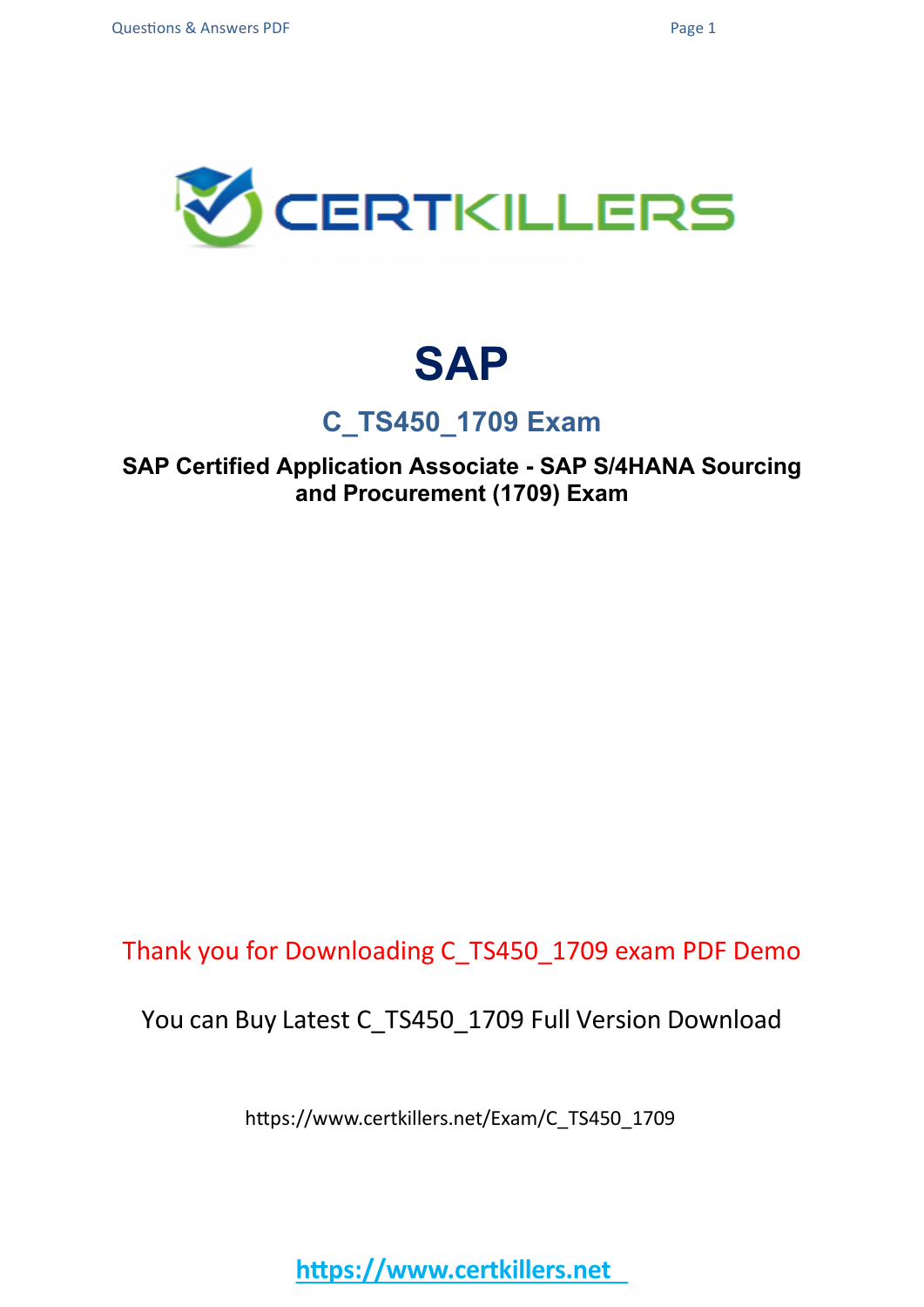## **Version: 7.0**

#### **Question: 1**

Which batch input session accepts data from an external system into SAP Materials Management?

- A. Enter count without reference and posting of difference.
- B. Set Zero Count indicator in physical inventory documents.
- C. Block material and freeze book inventory in physical inventory documents.
- D. Create physical inventory documents.

#### **Question: 2**

What replaces the goods receipt process in external services procurement within SAP Materials Management?

- A. Creation of service specification
- B. Invoice verification for service purchase order
- C. Update of service purchase order history
- D. Service entry sheet creation and acceptance

**Answer: D**

**Answer: A**

#### **Question: 3**

What are Simplification items?

- A. MBXX transaction for goods movements are replaced by transaction MIGO
- B. Customers and suppliers are modeled as business master
- C. Shortening of the material number field length to 35 characters
- D. Shortening of the material number field length to 15 characters

**Answer: A**

#### **Question: 4**

In SAP S/4HANA, which embedded analytics tools does an end user have access to?

## **https://www.certkillers.net**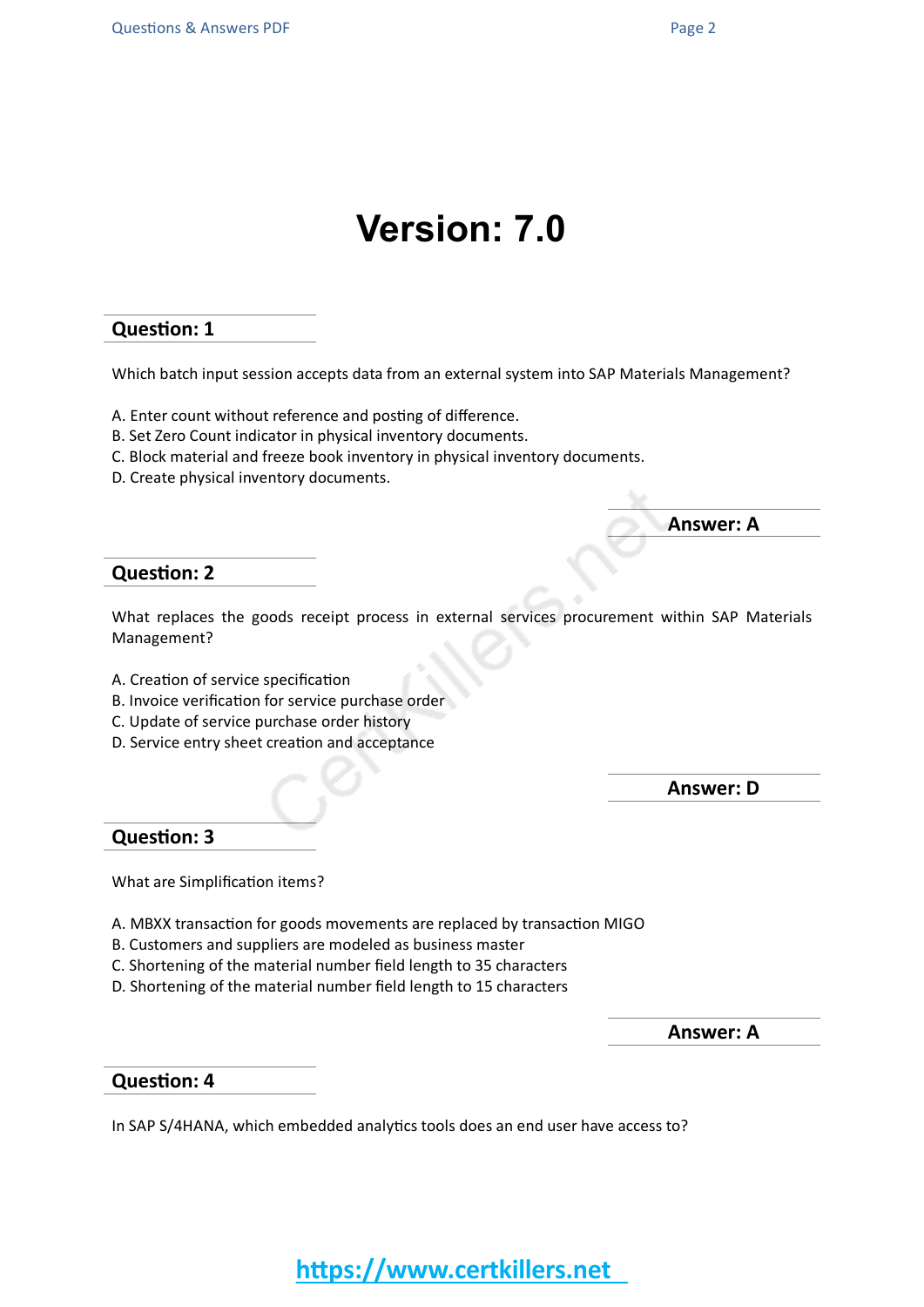- A. SAP Smart Business cockpit
- B. Query designer
- C. Custom CDS view app
- D. Multidimensional reporting

**Answer: A, D**

#### **Question: 5**

In S/4HANA, what are the new sourcing capabilities of Request for Quotes (RFQs)? (2)

- A. Enter one supplier quote per RFQ
- B. Receive multiple supplier quotes from suppliers
- C. Send an RFQ to external platforms without a supplier included
- D. Convert shopping carts to RFQs

**Answer: B, C**

#### **Question: 6**

What rule can a goods movement use to process an accounting-relevant business transaction in SAP Materials Management? (2)

- A. Account Grouping Code
- B. Valuation Grouping Code
- C. Posting key
- D. Valuation area

**Answer: B, D**

#### **Question: 7**

Which of the following are valid sources of supply in a source list in SAP Materials Management? (2)

- A. Quotation
- B. Contract
- C. Procurement plant
- D. Quota arrangement

**Answer: B, C**

#### **Question: 8**

You want to maintain the settings for the 'default values for purchasing' (EVO) parameter in SAP Materials Management- Which document type can you assign for the order acknowledgment requirement in the Indicator tab?

**https://www.certkillers.net**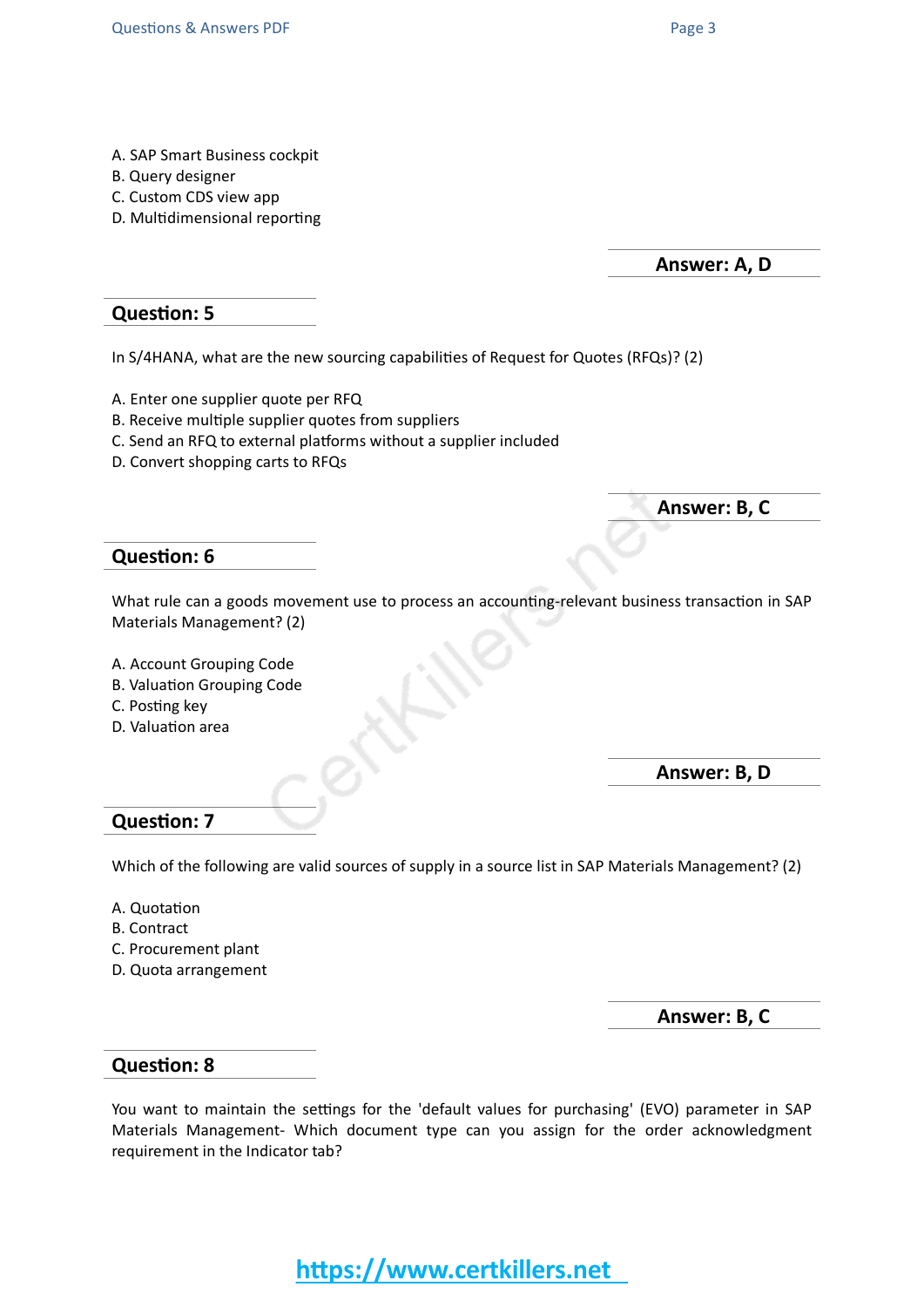- A. Scheduling agreement
- B. Purchase requisition
- C. Request for quotation
- D. Reservation

**Answer: A**

#### **Question: 9**

What happens when you post a valuateci goods receipt for a purchase order item with a material master record and account assignment K (Cost Center) in SAP Materials Management?

- A. The moving average price of the material is updated
- B. The system debits the consumption account specified in the purchase order
- C. A material document is created without an accounting document
- D. The system increases the inventory of the material

**Answer: B**

#### **Question: 10**

What does the material type influence in the material master in SAP Materials Management? (2)

- A. Procurement type
- B. Account group
- C. MRP type
- D. Quantity and value update

**Answer: A, D**